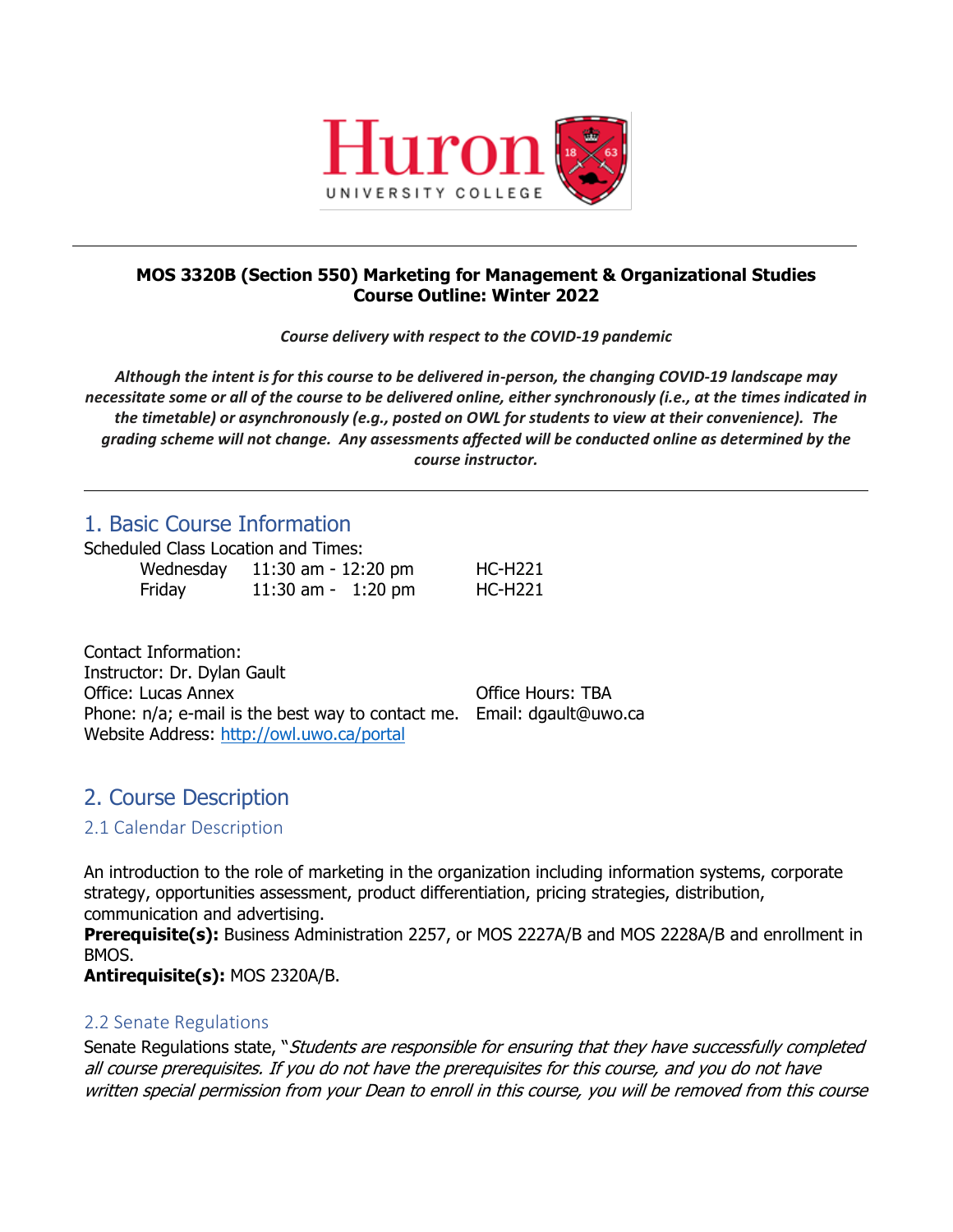and it will be deleted from your record. This decision may not be appealed. You will receive no adjustment to your fees in the event that you are dropped from a course for failing to have the necessary prerequisites."

# 3. Course Objectives

The general goal of this course is to provide you with a broad overview of the principles of marketing management and an understanding of how marketing strategy contributes to firm success. Consistent with the larger mission at Huron to develop leaders with heart, our study of marketing fundamentals focuses on the triple-bottom line: **people** (understanding consumer needs and desires), **profits** (forging profitable relationships that are long-term and sustainable) and **planet** (recognizing and planning for social and environmental responsibility).

Marketing plays an important role in the success of a firm. Whether you hope to work in marketing or another unrelated function within the firm it is vital that you possess an understanding of its essentials. We will cover core marketing topics including, but not limited to, the marketing planning process, consumer behaviour, market research and analysis, advertising and promotion, product and pricing strategies, and channel management and distribution. We will also cover pressing topics such as socially responsible marketing and big data.

### 3.1 Learning Outcomes

By the end of this course, students should be able to:

- 1. Identify and evaluate the core concepts, principles, and theories related to marketing strategy, socially responsible marketing, consumer behaviour, segmentation and targeting, products and services, the marketing mix, and marketing planning;
- 2. Apply concepts, principles, and theories to solve realistic marketing problems and to make sound marketing decisions;
- 3. Demonstrate effective written and oral communication skills in explaining the marketing planning process and apply this process to a specific business case through teamwork.

# 4. Course Plan and Format

If possible, this course will be primarily taught through synchronous, in-person lectures. Attendance and participation is essential, and students are expected to attend all classes. Students should come to class having read the work scheduled for that day and should be prepared to participate in any class discussions. On-campus students are required to collect notes from their peers for any missed lectures.

Given the current realities of course delivery at Huron, this course will begin with synchronous and asynchronous delivery online through Zoom or Microsoft Teams.

### **In line with Huron's COVID-19 on-campus safety requirements, students are required to observe the following protocols for in-person classes:**

- Wearing masks or approved protective face coverings at all times;
- Physically distanced seating in the classroom;
- Ask any questions to your instructor from your seat—never approach your instructor within 2 meters;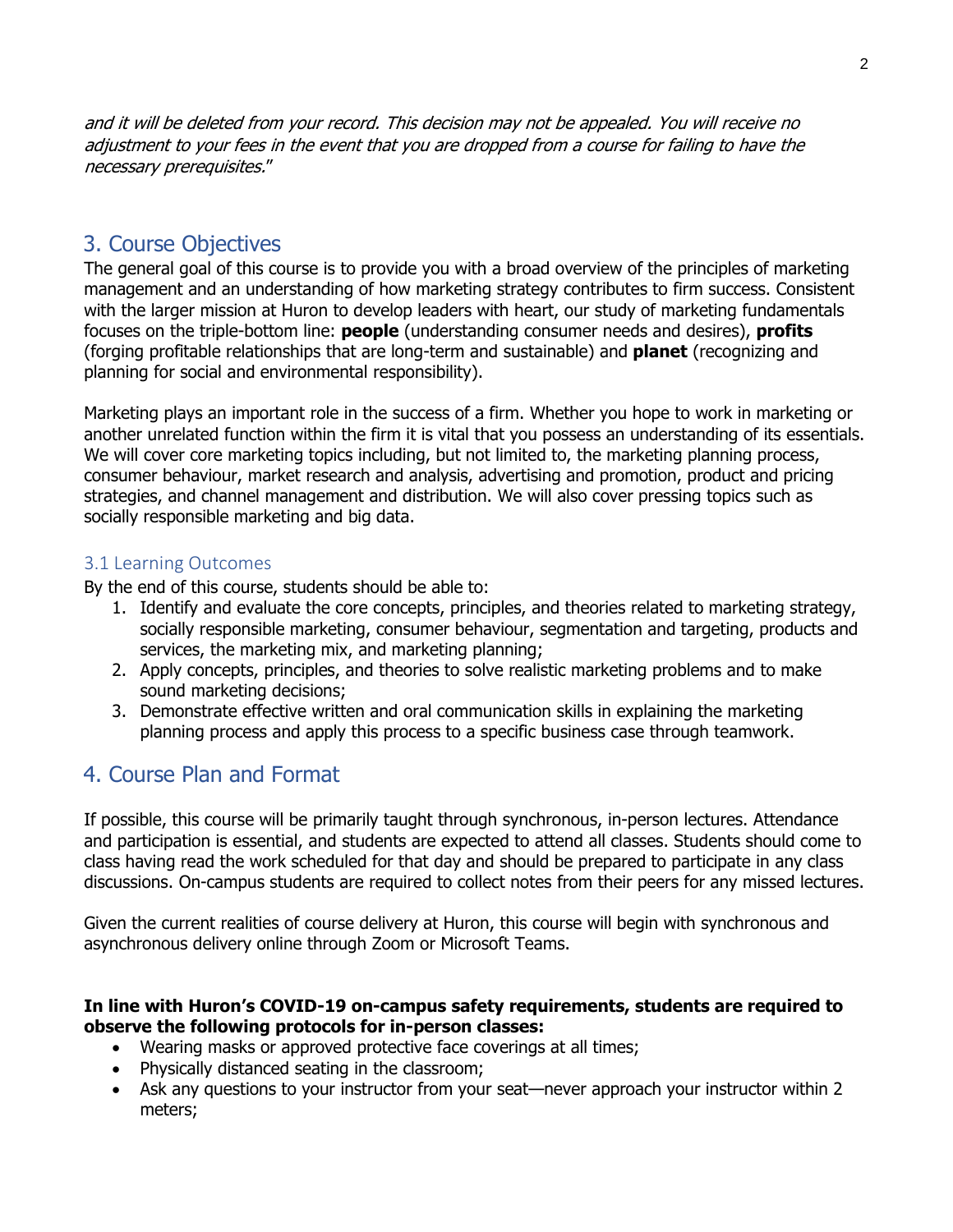• Do not attend class if you exhibit any COVID-19 symptoms as instructed by the Screening Questionnaire. Get notes from your peers for any missed classes.

Note that office hours are exclusively online. I encourage students to use Zoom or Microsoft Teams for team meetings.

Note that because of the COVID-19 pandemic, we will be required to deliver some content online in an asynchronous delivery style.

Beyond the lectures, students will also be required to participate in a group project, described in detail below. Groups will be formed during the second week of classes.

© Instructor generated course materials (e.g., lecture videos, notes, summaries, exam questions, etc.) are protected by law and may not be copied or distributed in any form or in any medium without explicit permission of the instructor. Note that infringements of copyright can be subject to follow up by the University under the Code of Student Conduct and Disciplinary Procedures.

## 4.1 Student Time and Technology Expectations

To succeed in this course, it is very important to consistently stay up-to-date and current with your modules. You should plan on spending between 8 and 10 hours each week on this course. The bulk of your weekly workload will consist of reading the textbook and attending lectures. However, you should also be devoting time each week to working with your groups to complete your term project.

This course will require the following technological capabilities throughout the term:

- Stable high-speed internet connection
- Microphone
- A quiet space to take part in synchronous learning (i.e., videoconferencing meetings)
- Webcam is strongly recommended

Virtual office hours and live videoconferencing discussions will be accessible via Zoom, a videoconferencing application that is supported by Western. **Each student is expected to download the Zoom application onto their computers or phones** (download from this web site: [https://zoom.us/support/download\)](https://zoom.us/support/download). For security and privacy reasons, students are required to access zoom videoconferencing sessions via their UWO logins (login access from this web site: [https://westernuniversity.zoom.us/\)](https://westernuniversity.zoom.us/).

# 5. Textbook

Grewal, D., Levy, M., & Lichti, S. (2021). *Marketing, 5th Canadian Edition.* McGraw-Hill Ryerson Ltd.

Through the Bookstore website you can order a hardcopy that will be shipped to your home, a digital E-Text version of the textbook, or an option that provides access to both. If you are only interested in the hardcopy, you do not need to buy additional online access, but you will be expected to have access to the textbook as soon as possible, in any case.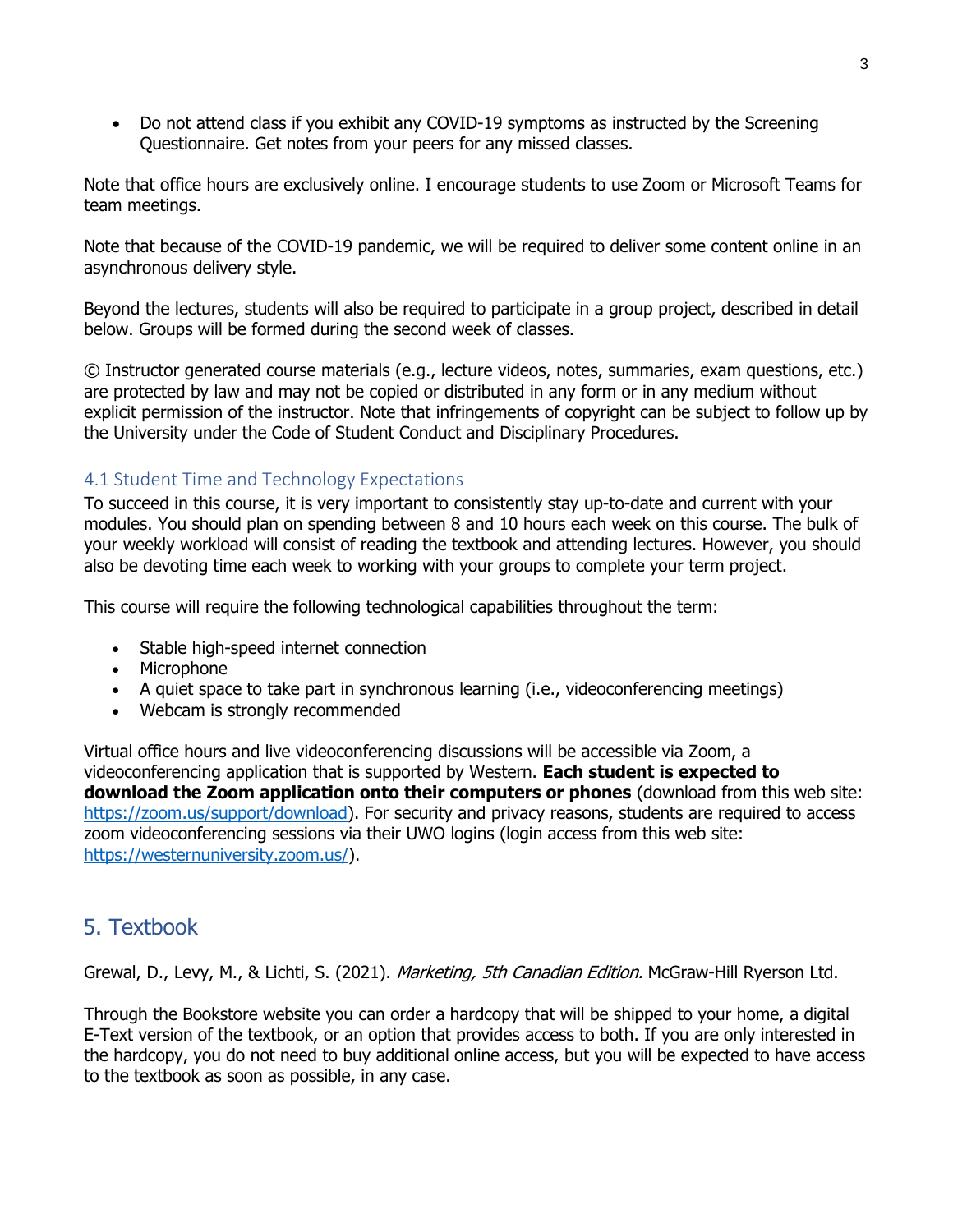Some additional readings may also be assigned by your instructor, see Section 7 for details.

Material covered in lectures will not always be the same as material covered in the textbook. These two sources should be viewed as complimentary and not redundant. As such, students who want to do well in this course are **strongly encouraged** to attend lectures or view lecture videos as they appear for each module. If you miss access to a lecture, you should obtain notes for this material from another student.

# 6. Evaluation

Student evaluation will be measured as follows:

| <b>Evaluation Component</b>                    | % of final grade            | <b>Date</b>                     |
|------------------------------------------------|-----------------------------|---------------------------------|
| <b>Midterm</b>                                 | 20                          | See Section 7. Course schedule. |
| Final exam                                     | 30                          | W2022 Final exam period         |
| <b>Regular Quizzes</b>                         | 10                          | At least once each week         |
| Term Project: Written Marketing Plan           | 25                          | March 25                        |
| Term Project: Video Pitch of Marketing<br>Plan | 15                          | April 6                         |
| Bonus: Participation                           | Up to 2 additional<br>marks |                                 |
|                                                | 100                         |                                 |

## 6.1 Exams

Students must complete 2 exams. Exams will be 2-3 hours in length and will consist of multiple choice questions. The exams are not cumulative. Please see Section 7.0 of this outline for the schedule and the list of topics and readings covered on each exam.

Exam questions will be based on information from both the textbook and weekly lectures. Because a significant number of exam questions will come from material that is covered only during lectures, attendance is important for obtaining a good grade in this course.

All exams will be closed book -- no books, notes, cell phones, dictionaries, or aids of any type will be allowed. Please bring a couple of pencils, a good eraser, a watch, and your student identification to the examinations.

Exam 1 will be written during class time. The final exam will be scheduled by the Registrar's office during the December exam period. Unless of emergency, **do not make travel arrangements before learning when the registrar has scheduled our final exam date** (see section 8.0 below regarding Make-up Exams and Absences).

It is recommended that you do not bring items such as laptops, backpacks, textbooks, notes, etc. with you to the examinations. At the beginning of every examination, you may be asked to place all such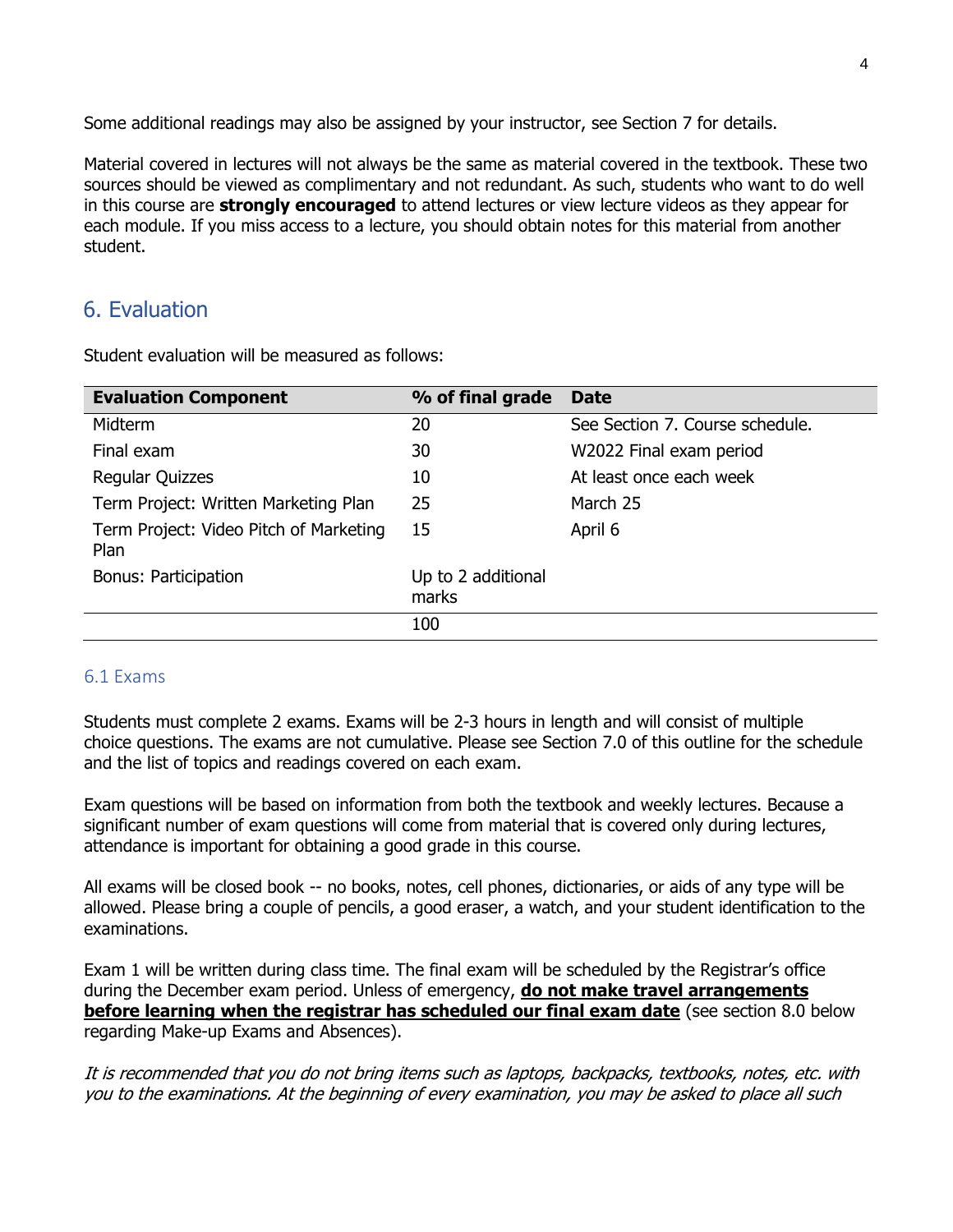items in a common area in the exam room and neither the instructor nor Huron can be responsible for the theft, damage, or loss of such items.

### **If you are a student who writes with Accessible Education and Accommodated Exams, or an international off-campus student, please e-mail me as soon as you can, or well before our first exam is administered.**

If you miss an exam, you must obtain documentation from an academic counsellor that supports your reason for accommodation, otherwise you will automatically receive a zero for that missed exam. **Forgetting, unstable internet connections (see Section 4.1), or having multiple course commitments in the current week cannot be accepted as reasons for missing an exam.**

### 6.2 Quizzes

There will be at least ten quizzes throughout the course. Quizzes will consist of a mix of multiple-choice review of course material and short response to course material. The final grade assigned from quizzes will be based on the overall performance across all quizzes, with each quiz weighted equally unless indicated in advance.

### 6.3 Term Project

This project involves having student teams develop an integrated marketing plan, which you will build throughout the term. The objectives of this project are to have you apply the course material and develop an appreciation for the process that a brand manager, account executive, marketing communications manager, or other relevant stakeholders complete when developing a comprehensive marketing plan. The project is to be done in teams (4-6 members). Teams will do a thorough analysis of the marketing situation and create a marketing plan. Details of your client will be revealed in early September; more specific grading rubrics will be made available later in the term.

**Project Deadlines**: There are four deadlines, so please mark them down in your agendas.

1. Teams will be formed by your instructor in Week 2, upon which you will want to meet with your team as soon as possible! The first team task is to create a team memo that contains your original team name, logo, scheduling details on regular meeting times and key deliverables/events in the term and a short paragraph describing how you plan to research and complete your marketing plan. **The TEAM MEMO is due by 10:30am on Week 3 (January 28).** I will provide feedback on your project ideas in Week 4. Note: **Your team cannot begin or submit any other project components before completing this important stage and receiving approval from me to proceed**.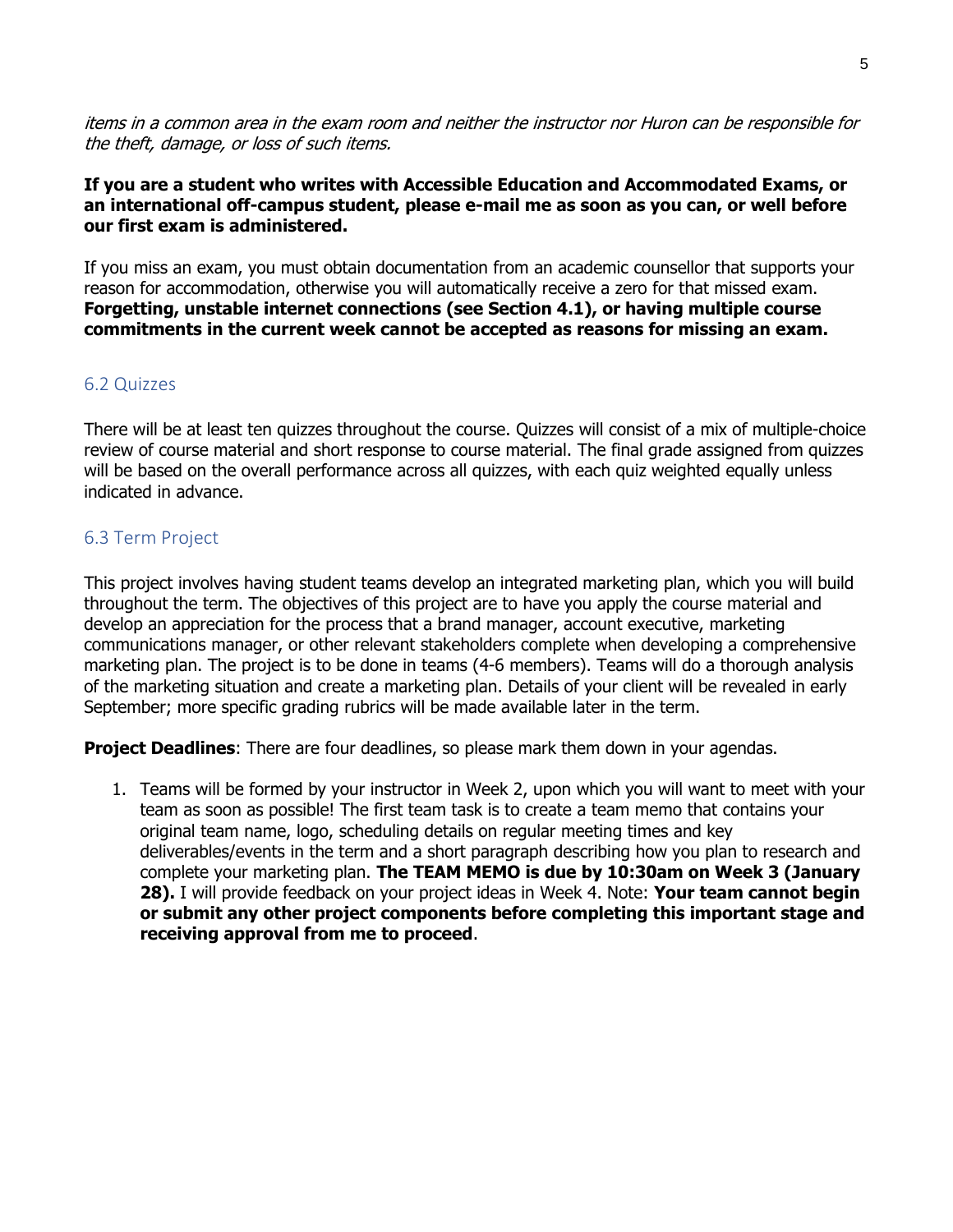- 2. The **WRITTEN MARKETING PLAN is due by 5pm during Week 11 on Friday March 25 at 5pm**. Your paper must adhere to the following: Double-spaced, 12-point font, Times New Roman, grammatically correct, date and class in upper left hand corner, title centered and bolded, bibliography at end, and using APA-style citations and bibliography, maximum of 18 pages not counting title page, table of contents, executive summary, references or required appendices. An electronic copy should be submitted to the Turnitin plagiarism detection system via our OWL web site by one member of your group. There are no exceptions to this requirement, and no late submissions will be accepted. This term project component is worth 25% of your course grade.
- 3. **A PRE-RECORDED VIDEO PITCH summarizing your group's marketing plans is due during Week 13 by 10:30am on Wednesday April 6**. The video should be centered around a PowerPoint presentation that summarizes your marketing plans. Each group member must participate in the creation of this video and be visibly present in this video pitch. Each presentation should be between ten and fifteen minutes long. The final video must be edited and combined in a single video file that one group member will submit to our course web site. In addition, an electronic copy of your slide deck must also be submitted to our course web site by the deadline. This term project component is worth 15% of your course grade.
- 4. **PEER EVALUATIONS are due by 11:55pm on Friday April 8**. Working collaboratively in groups is still a very important part of the business world in general. All team members should participate equally; you will have the opportunity to confidentially evaluate the contributions made (or lack thereof) of fellow team members, with a peer-evaluation. If there are large discrepancies indicating there were issues relating to one or more group members not pulling their weight or participating at all, I may pursue this further. Ideally you will be able to provide e-mails and other correspondence showing that there were efforts to include all group members in the completion of the project. This feedback will be incorporated in assigning the grade for each student in the group. **Lack of participation by one or more group members will not affect the final mark of the project itself, but it can lead to less than full marks being awarded to the group member(s) who have not participated fully.** If your peers have evaluated you between 5/10 to 7/10, your individual grade on the project will be reduced by at least 10%. If your peer evaluation shows your contribution to be 5/10 or less from your group members, your individual grade on the project will be reduced by at least 20%. In the case where a group member has literally not participated at all (zero), that group member will receive a grade of zero on the project. If you are having issues relating to group participation with one or more group members, please notify me by email by Week 7.

**Evaluation**: In grading your project, I will pay close attention to the supporting research, realism, clarity, thoroughness, and originality of the marketing plan. More details on the required sections in your Marketing plans will be posted on our course web site; each team member is expected to know all the requirements for each part of the Marketing term project.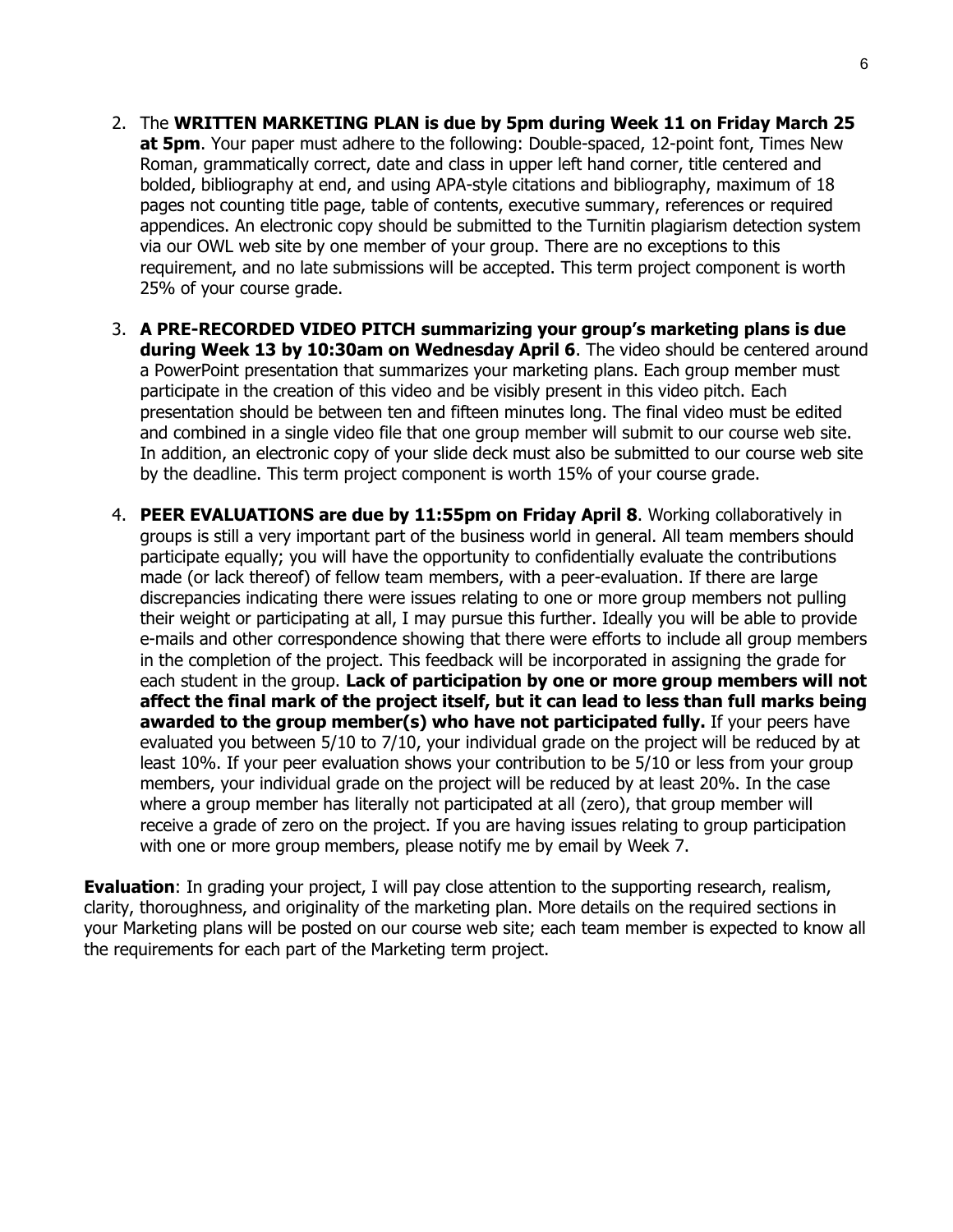**Plagiarism is an academic offense and will be treated as such. Students who are in doubt as to the nature of this offence should consult their instructor, Department Chair, or Dean's Office, as well as the Huron University College Statement on Plagiarism, available at the Reference Desk in the Huron University College Library and at www.huronuc.on.ca~. In addition, students may seek guidance from a variety of current style manuals available at the Reference Desk in the Huron University College Library. Information about these resources can be found at** 

**[www.huronuc.on.ca/library&computing~styleguides.](http://www.huronuc.on.ca/library&computing~styleguides) Plagiarism detection software will be used in this course. Students will be required to submit their work in electronic form.** 

### 6.3 Bonus Participation

Students are expected to participate in and make regular contribution to class discussions. Weak contributions reflect poor classroom etiquette, or little effort to contribute to the discussion. Adequate contributions consist of responding to questions. Strong contributions are those which reflect that the student has read the assigned materials before class and has an accurate understanding of the content. Students who contribute **strongly** and **regularly** will received the full bonus marks (2%). **Note: While regular attendance is important, it is not considered participation.** 

Considering the importance of Participation in this class, it is also essential to maintain an atmosphere in which students are encouraged to focus their attention on the material and voice their contributions. These goals are undermined by certain behaviours that fall outside standards for **in-class etiquette**, which include: using handheld devices or laptops for surfing the web or social media or for online chats; disruptive talking and side conversations with one's neighbours; using unprofessional or offensive language. These behaviours disturb other students and the learning goals and atmosphere of the class (for more details please see Section 8.0 below, which discusses the Conduct of Students in Classes, Lectures, and Seminars). Excessive talking or use of a laptop/handheld device to email/chat/surf, etc., will result in you being asked to leave.

If you are hesitant to voice your contributions in-class for any reason, I would like to help. Please discuss the matter with me so we can devise appropriate solutions.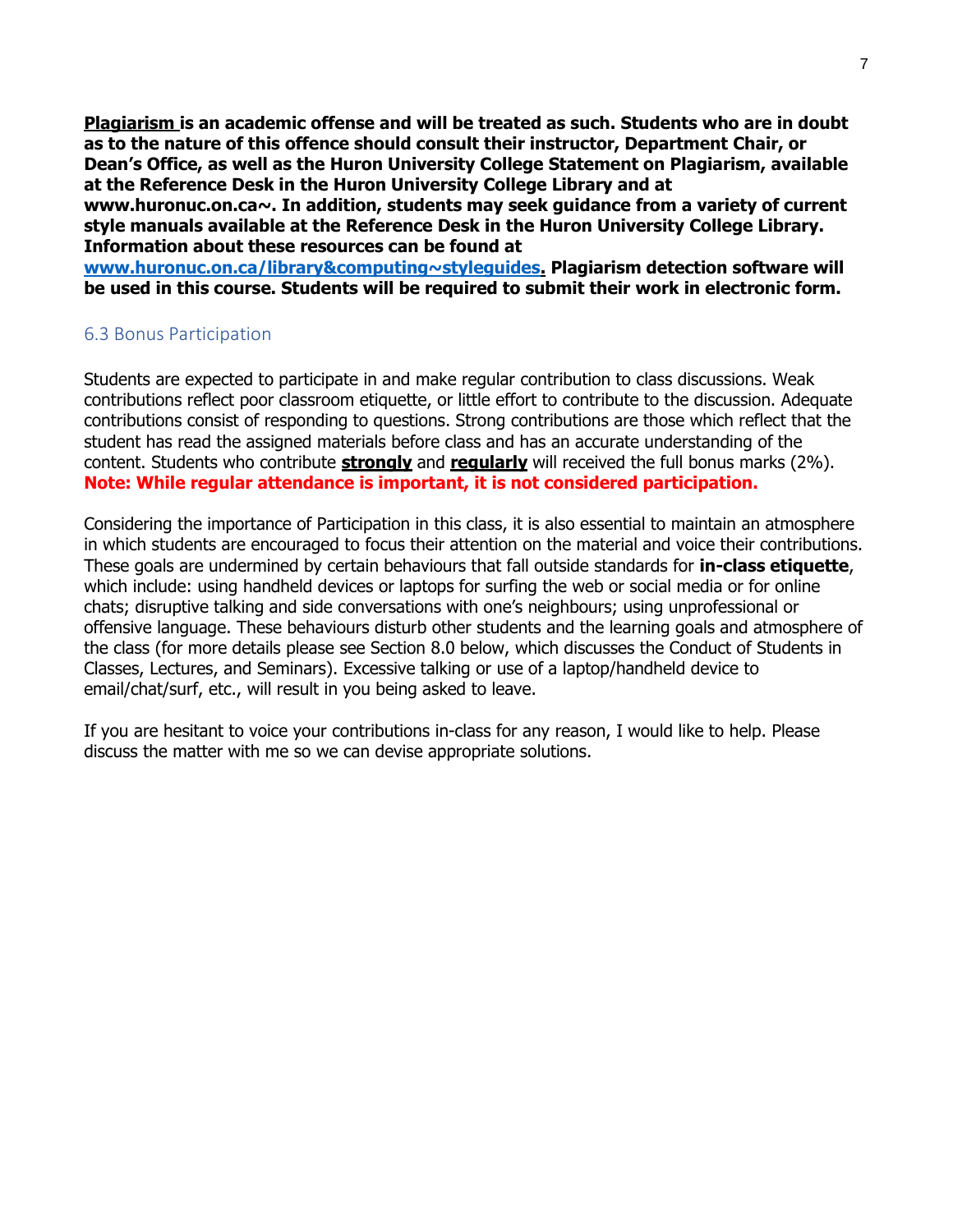# 7. Course Schedule

| Week                             | <b>Date</b>      | <b>Topic</b>                                                                                                                   | <b>Reading(s)</b>                          |  |  |
|----------------------------------|------------------|--------------------------------------------------------------------------------------------------------------------------------|--------------------------------------------|--|--|
|                                  |                  | Part 1: Introduction the Marketing Environment & Marketing Fundamentals                                                        |                                            |  |  |
| 1                                | Jan 12,<br>14    | Review course syllabus<br><b>Introducing Marketing</b><br>Ethics and Socially Responsible Marketing                            | Ch. 1, 17                                  |  |  |
| 2                                | Jan 19,<br>21    | Planning and Developing Marketing Strategies<br>Analyzing the Marketing Environment<br><b>TERM PROJECT: Formation of teams</b> | Ch. 2, 3                                   |  |  |
| 3                                | Jan 26,<br>28    | Consumer Behaviour<br><b>Business-to-Business Marketing</b><br>TERM PROJECT: Team Memo due by 6:30pm Sept. 23                  | Ch. 4, 5                                   |  |  |
| 4                                | Feb 2, 4         | Segmentation, Targeting and Positioning<br>Marketing Research                                                                  | Ch. 6, 7                                   |  |  |
| 5                                | Feb 9,<br>11     | Review, Feb 9<br><b>MIDTERM EXAM, Feb 11:</b> All material covered under Part 1                                                |                                            |  |  |
| Part 2: 4Ps of the Marketing Mix |                  |                                                                                                                                |                                            |  |  |
| 6                                | Feb 16,<br>18    | New Product Development<br>Product, Branding, and Packaging Decisions                                                          | Ch. 8, 9                                   |  |  |
| 7                                | Feb 23,<br>25    | Services, Pricing                                                                                                              | Ch. 10, 11                                 |  |  |
| 8                                | Mar 2, 4         | Integrated Marketing Communication                                                                                             | Ch. 14                                     |  |  |
| 9                                | Mar 9,<br>11     | Advertising, Sales Promotions<br>Social/Mobile Marketing                                                                       | Ch. 15<br>Appendix 14A                     |  |  |
| 10                               | Mar 16,<br>18    | Study Week                                                                                                                     |                                            |  |  |
| 11                               | Mar 23,<br>25    | <b>Distribution Channels</b><br>Retailing<br><b>TERM PROJECT: MARKETING PLAN due 5 pm on Mar 25</b>                            | Ch. 12, 13                                 |  |  |
| Part 3: Special Topics           |                  |                                                                                                                                |                                            |  |  |
| 12                               | Mar 30,<br>Apr 1 | <b>Special topics:</b> Big Data & Marketing                                                                                    | Ch. 7, 12<br>Additional<br>Readings on OWL |  |  |
| 13                               | Apr 6, 8         | <b>Special topics:</b> Sustainability Marketing<br>TERM PROJECT: VIDEO PITCH due 5pm on Dec. 3                                 | Readings on OWL                            |  |  |
|                                  |                  | Final Exam: All material covered under Parts 2 and 3. Administered<br>during W2022 Exam periodS                                |                                            |  |  |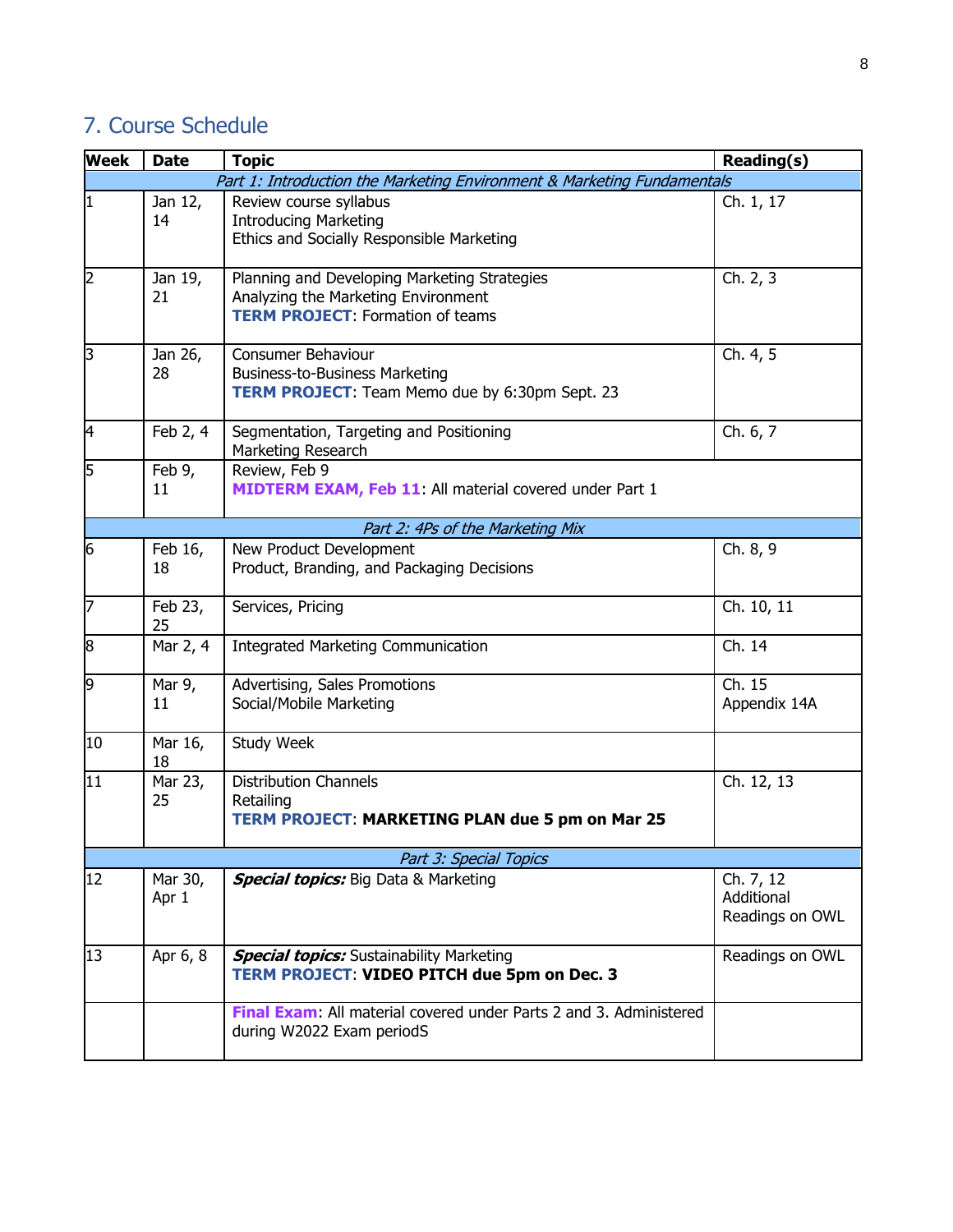# FASS APPENDIX



#### **Appendix to Course Outlines: Academic Policies & Regulations 2021 - 2022**

#### **Mandatory Use of Masks in Classrooms**

Students will be expected to wear triple layer non-medical masks at all times in the classroom as per Huron policy and public health directives. Students are now permitted to drink water in class by lifting and replacing the mask each time a drink is taken. Students will be able to eat and drink outside of the classroom during scheduled breaks.

Students unwilling to wear a mask as stipulated by Huron policy and public health directives will be referred to the Dean's Office, and such actions will be considered a violation of the Huron Student Code of Conduct.

#### **Pandemic Contingency**

In the event of a COVID-19 resurgence during the course that necessitates the course delivery moving away from face-to-face interaction, all remaining course content will be delivered entirely online, typically using a combination of synchronous instruction (i.e., at the times indicated in the timetable) and asynchronous material (e.g., posted on OWL for students to view at their convenience). Any remaining assessments will also be conducted online at the discretion of the course instructor. In the unlikely event that changes to the grading scheme are necessary, these changes will be clearly communicated as soon as possible.

#### **Student Code of Conduct**

Membership in the community of Huron University College and Western University implies acceptance by every student of the principle of respect for the rights, responsibilities, dignity and well-being of others and a readiness to support an environment conducive to the intellectual and personal growth of all who study, work and live within it. Upon registration, students assume the responsibilities that such registration entails. While in the physical or online classroom, students are expected to behave in a manner that supports the learning environment of others. Please review the Student Code of Conduct at:

[https://huronatwestern.ca/sites/default/files/Res%20Life/Student%20Code%20of%20Conduct%20-](https://huronatwestern.ca/sites/default/files/Res%20Life/Student%20Code%20of%20Conduct%20-%20Revised%20September%202019.pdf) [%20Revised%20September%202019.pdf.](https://huronatwestern.ca/sites/default/files/Res%20Life/Student%20Code%20of%20Conduct%20-%20Revised%20September%202019.pdf)

#### **Prerequisite and Antirequisite Information**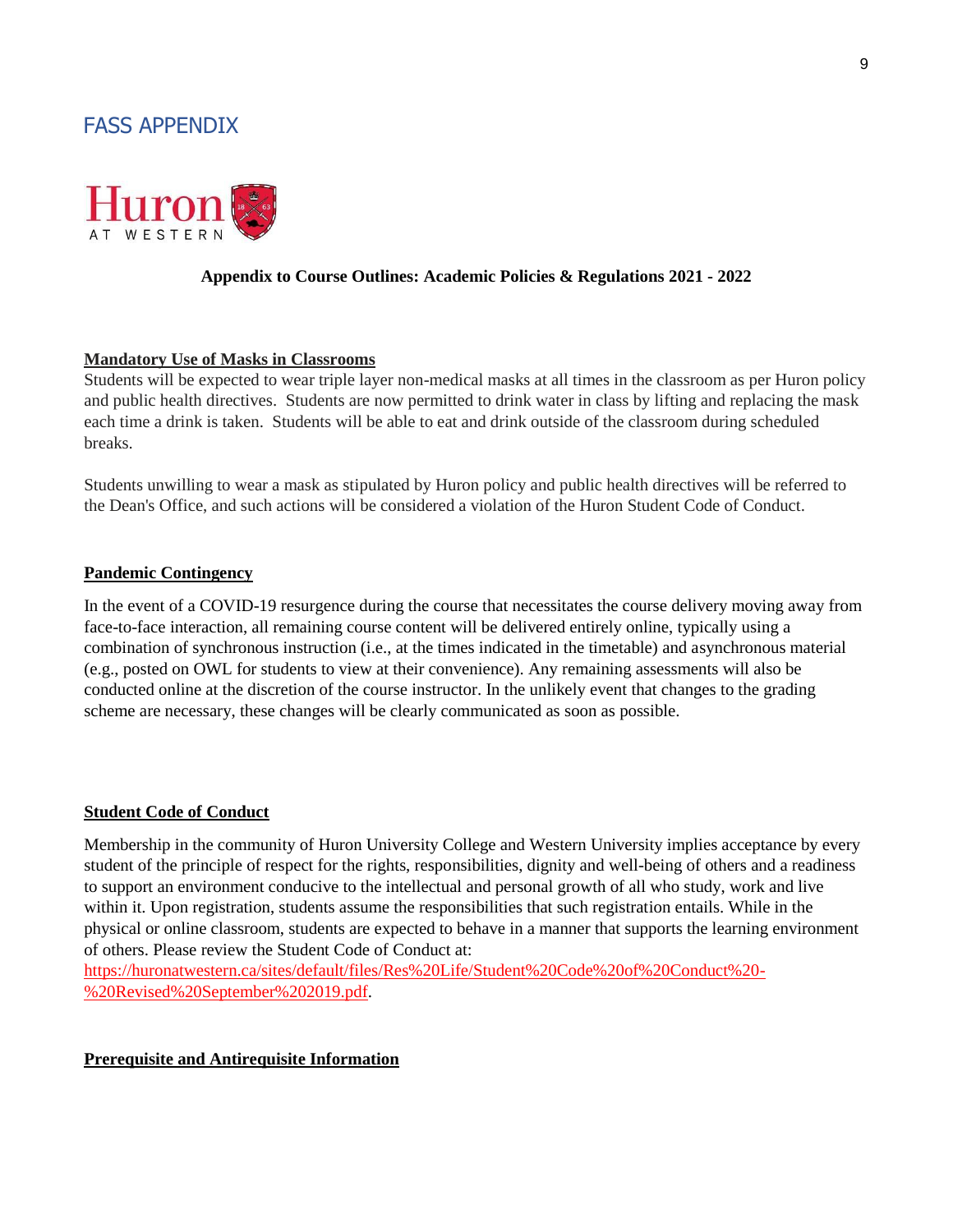Students are responsible for ensuring that they have successfully completed all course prerequisites and that they have not completed any course antirequisites. Unless you have either the requisites for this course or written special permission from your Dean to enroll in it, you may be removed from this course and it will be deleted from your record. This decision may not be appealed. You will receive no adjustment to your fees in the event that you are dropped from a course for failing to have the necessary prerequisites.

### **Attendance Regulations for Examinations**

A student is entitled to be examined in courses in which registration is maintained, subject to the following limitations:

- 1) A student may be debarred from writing the final examination for failure to maintain satisfactory academic standing throughout the year.
- 2) Any student who, in the opinion of the instructor, is absent too frequently from class or laboratory periods in any course will be reported to the Dean of the Faculty offering the course (after due warning has been given). On the recommendation of the Department concerned, and with the permission of the Dean of that Faculty, the student will be debarred from taking the regular examination in the course. The Dean of the Faculty offering the course will communicate that decision to the Dean of the Faculty of registration.

Review the policy on Attendance Regulations for Examinations here: [https://www.uwo.ca/univsec/pdf/academic\\_policies/exam/attendance.pdf.](https://www.uwo.ca/univsec/pdf/academic_policies/exam/attendance.pdf)

### **Statement on Academic Offences**

Scholastic offences are taken seriously and students are directed to read the appropriate policy, specifically, the definition of what constitutes a Scholastic Offence, at the following website: [https://www.uwo.ca/univsec/pdf/academic\\_policies/appeals/scholastic\\_discipline\\_undergrad.pdf.](https://www.uwo.ca/univsec/pdf/academic_policies/appeals/scholastic_discipline_undergrad.pdf) The appeals process is also outlined in this policy as well as more generally at the following website: [https://www.uwo.ca/univsec/pdf/academic\\_policies/appeals/appealsundergrad.pdf.](https://www.uwo.ca/univsec/pdf/academic_policies/appeals/appealsundergrad.pdf)

### **Turnitin.com**

All required papers may be subject to submission for textual similarity review to the commercial plagiarism detection software under license to the University for the detection of plagiarism. All papers submitted for such checking will be included as source documents in the reference database for the purpose of detecting plagiarism of papers subsequently submitted to the system. Use of the service is subject to the licensing agreement, currently between The University of Western Ontario and Turnitin.com [\(http://www.turnitin.com\)](http://www.turnitin.com/).

### **Statement on Use of Electronic Devices**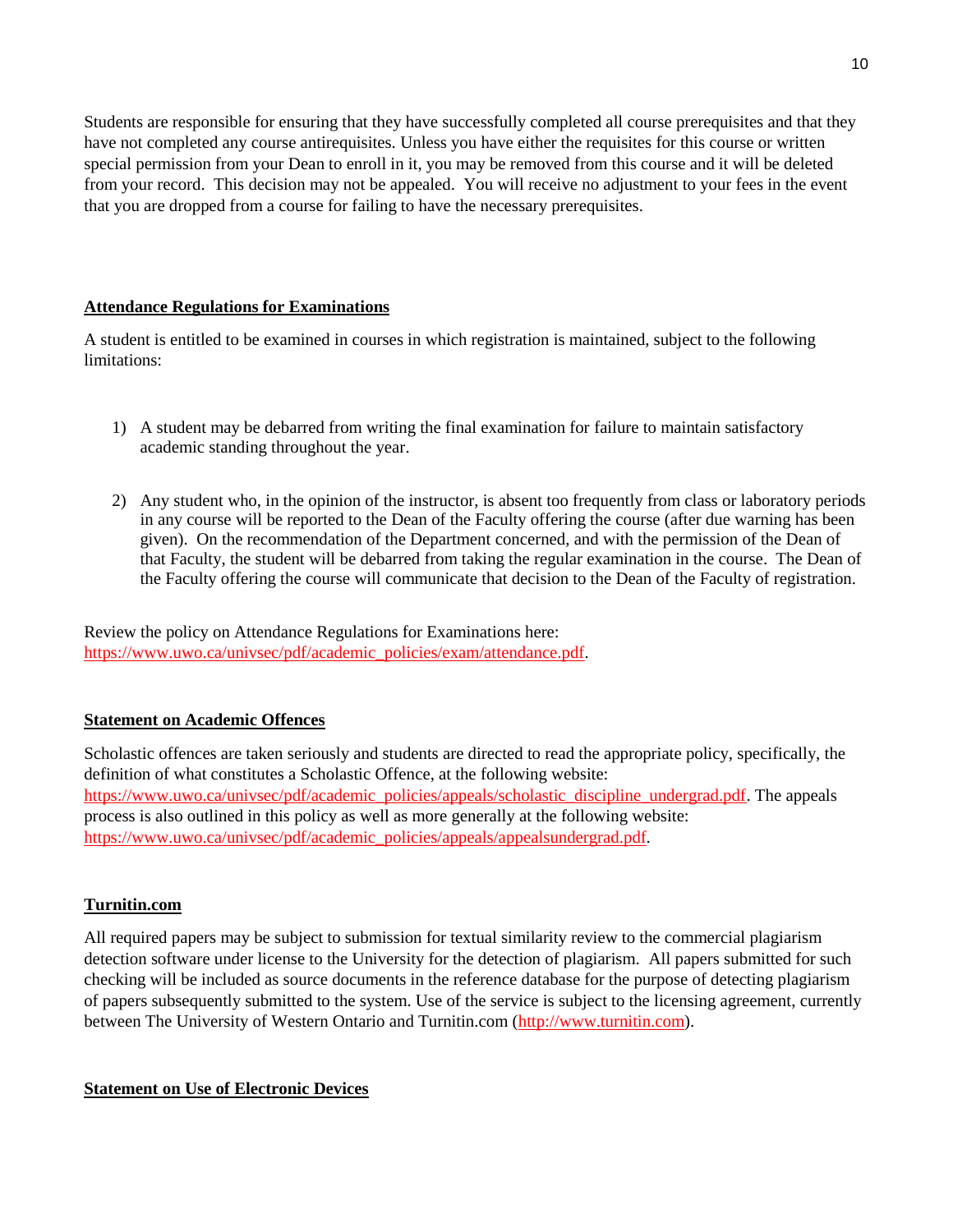It is not appropriate to use electronic devices (such as, but not limited to, laptops, cell phones) in the classroom for non-classroom activities. Such activity is disruptive and distracting to other students and to the instructor, and can inhibit learning. Students are expected to respect the classroom environment and to refrain from inappropriate use of technology and other electronic devices in class.

### **Statement on Use of Personal Response Systems ("Clickers")**

Personal Response Systems ("clickers") may be used in some classes. If clickers are to be used in a class, it is the responsibility of the student to ensure that the device is activated and functional. Students must see their instructor if they have any concerns about whether the clicker is malfunctioning. Students must use only their own clicker. If clicker records are used to compute a portion of the course grade:

- the use of somebody else's clicker in class constitutes a scholastic offence
- the possession of a clicker belonging to another student will be interpreted as an attempt to commit a scholastic offence.

### **Academic Consideration for Missed Work**

Students who are seeking academic consideration for missed work during the semester may submit a self-reported absence form online provided that the absence is **48 hours or less** and the other conditions specified in the Senate policy at

[https://www.uwo.ca/univsec/pdf/academic\\_policies/appeals/accommodation\\_illness.pdf](https://www.uwo.ca/univsec/pdf/academic_policies/appeals/accommodation_illness.pdf) are met.

Students whose absences are expected to last **longer than 48 hours**, or where the other conditions detailed in the policy are not met (e.g., work is worth more than 30% of the final grade, the student has already used 2 selfreported absences, the absence is during the final exam period), may receive academic consideration by submitting a Student Medical Certificate (for illness) or other appropriate documentation (for compassionate grounds). The Student Medical Certificate is available online at [https://www.uwo.ca/univsec/pdf/academic\\_policies/appeals/medicalform.pdf.](https://www.uwo.ca/univsec/pdf/academic_policies/appeals/medicalform.pdf)

All students pursuing academic consideration, regardless of type, must contact their instructors no less than 24 hours following the end of the period of absence to clarify how they will be expected to fulfill the academic responsibilities missed during their absence. **Students are reminded that they should consider carefully the implications of postponing tests or midterm exams or delaying submission of work, and are encouraged to make appropriate decisions based on their specific circumstances.**

Students who have conditions for which academic accommodation is appropriate, such as disabilities or ongoing or chronic health conditions, should work with Accessible Education Services to determine appropriate forms of accommodation. Further details concerning policies and procedures may be found at: [http://academicsupport.uwo.ca/.](http://academicsupport.uwo.ca/)

### **Policy on Academic Consideration for a Medical/ Non-Medical Absence**

**(a) Consideration on Medical Grounds for assignments worth** *less than 10%* **of final grade: Consult Instructor Directly and Contact Academic Advising**

When seeking consideration on **medical grounds** for assignments worth *less than 10%* of the final course grade, and if the student has exceeded the maximum number of permissible Self-Reported absences, the student should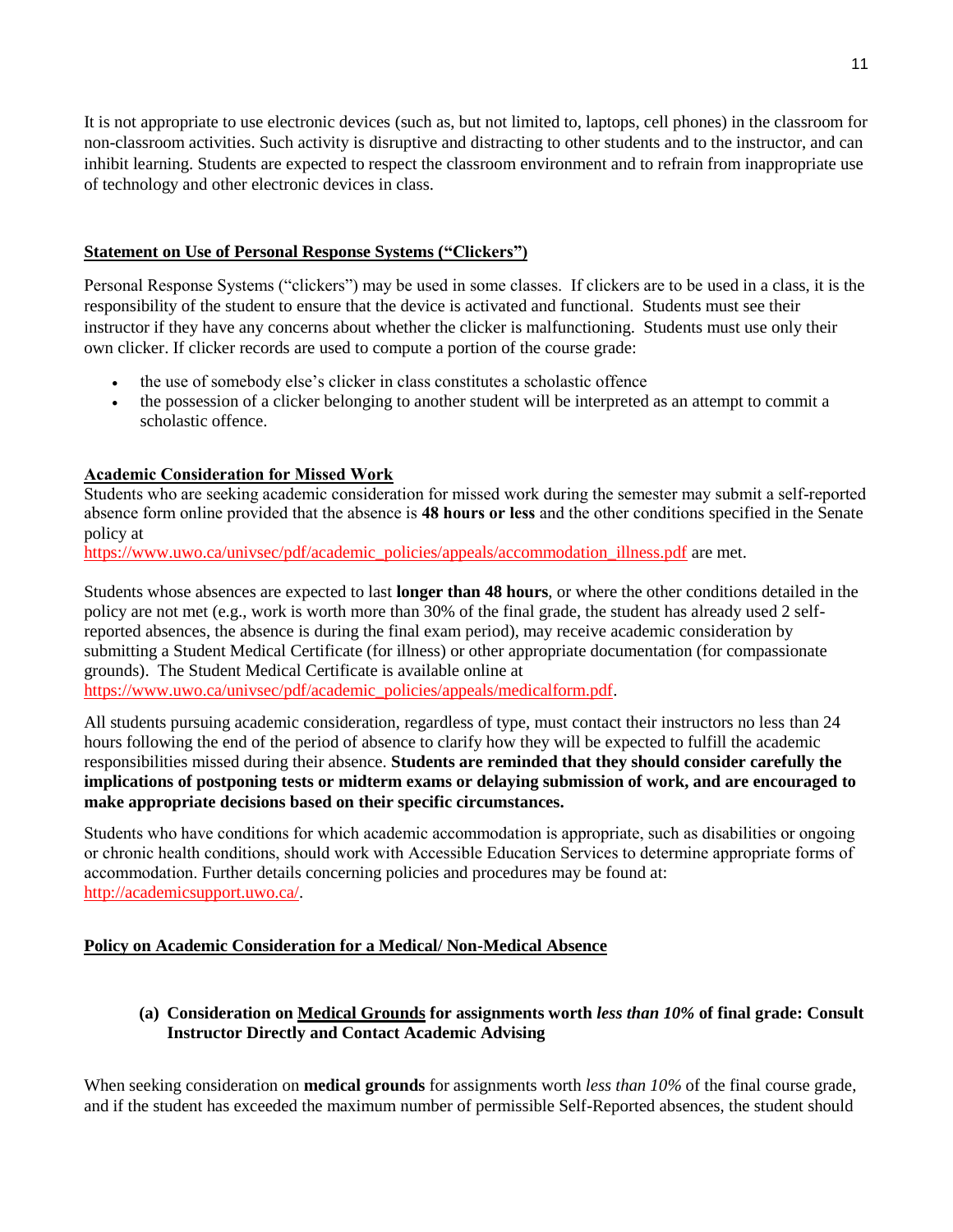contact the instructor directly. The student need only share broad outlines of the medical situation. The instructor **may** require the student to submit documentation to the academic advisors, in which case she or he will advise the student and inform the academic advisors to expect documentation. If documentation is requested, the student will need to complete and submit the [Student Medical Certificate.](https://www.uwo.ca/univsec/pdf/academic_policies/appeals/medicalform_15JUN.pdf) The instructor may not collect medical documentation. The advisors will contact the instructor when the medical documentation is received, and will outline the severity and duration of the medical challenge as expressed on the Student Medical Certificate and in any other supporting documentation. The student will be informed that the instructor has been notified of the presence of medical documentation, and will be instructed to work as quickly as possible with the instructor on an agreement for accommodation.

### **(b) Consideration on Non-Medical Grounds: Consult Huron Support Services/Academic Advising, or email [huronsss@uwo.ca.](mailto:huronsss@uwo.ca)**

Students seeking academic consideration for a **non-medical** absence (e.g. varsity sports, religious, compassionate, or bereavement) will be required to provide appropriate documentation where the conditions for a Self-Reported Absence have not been met, including where the student has exceeded the maximum number of permissible Self-Reported. All consideration requests must include a completed [Consideration Request Form.](https://huronatwestern.ca/sites/default/files/Forms/Academic%20Consideration%20Request%20Form%202020.pdf) Late penalties may apply at the discretion of the instructor.

Please review the full policy on Academic Consideration for medical and non-medical absence at: [https://www.uwo.ca/univsec/pdf/academic\\_policies/appeals/accommodation\\_illness.pdf.](https://www.uwo.ca/univsec/pdf/academic_policies/appeals/accommodation_illness.pdf) Consult Huron [Academic Advising](https://huronatwestern.ca/student-life/student-services/academic-advising/) at [huronsss@uwo.ca](mailto:huronsss@uwo.ca) for any further questions or information.

### **Support Services**

For advice on course selections, degree requirements, and for assistance with requests for medical accommodation, students should email an Academic Advisor in Huron's Student Support Services at [huronsss@uwo.ca.](mailto:huronsss@uwo.ca) An outline of the range of services offered is found on the Huron website at: [https://huronatwestern.ca/student-life/student-services/.](https://huronatwestern.ca/student-life/student-services/)

Department Chairs, Program Directors and Coordinators are also able to answer questions about individual programs. Contact information can be found on the Huron website at: [https://huronatwestern.ca/contact/faculty](https://huronatwestern.ca/contact/faculty-staff-directory/)[staff-directory/.](https://huronatwestern.ca/contact/faculty-staff-directory/)

If you think that you are too far behind to catch up or that your workload is not manageable, you should consult your Academic Advisor. If you are considering reducing your workload by dropping one or more courses, this must be done by the appropriate deadlines. Please refer to the Advising website, <https://huronatwestern.ca/student-life/student-services/academic-advising/> or review the list of official Sessional Dates on the Academic Calendar, available here: [http://www.westerncalendar.uwo.ca/SessionalDates.cfm.](http://www.westerncalendar.uwo.ca/SessionalDates.cfm)